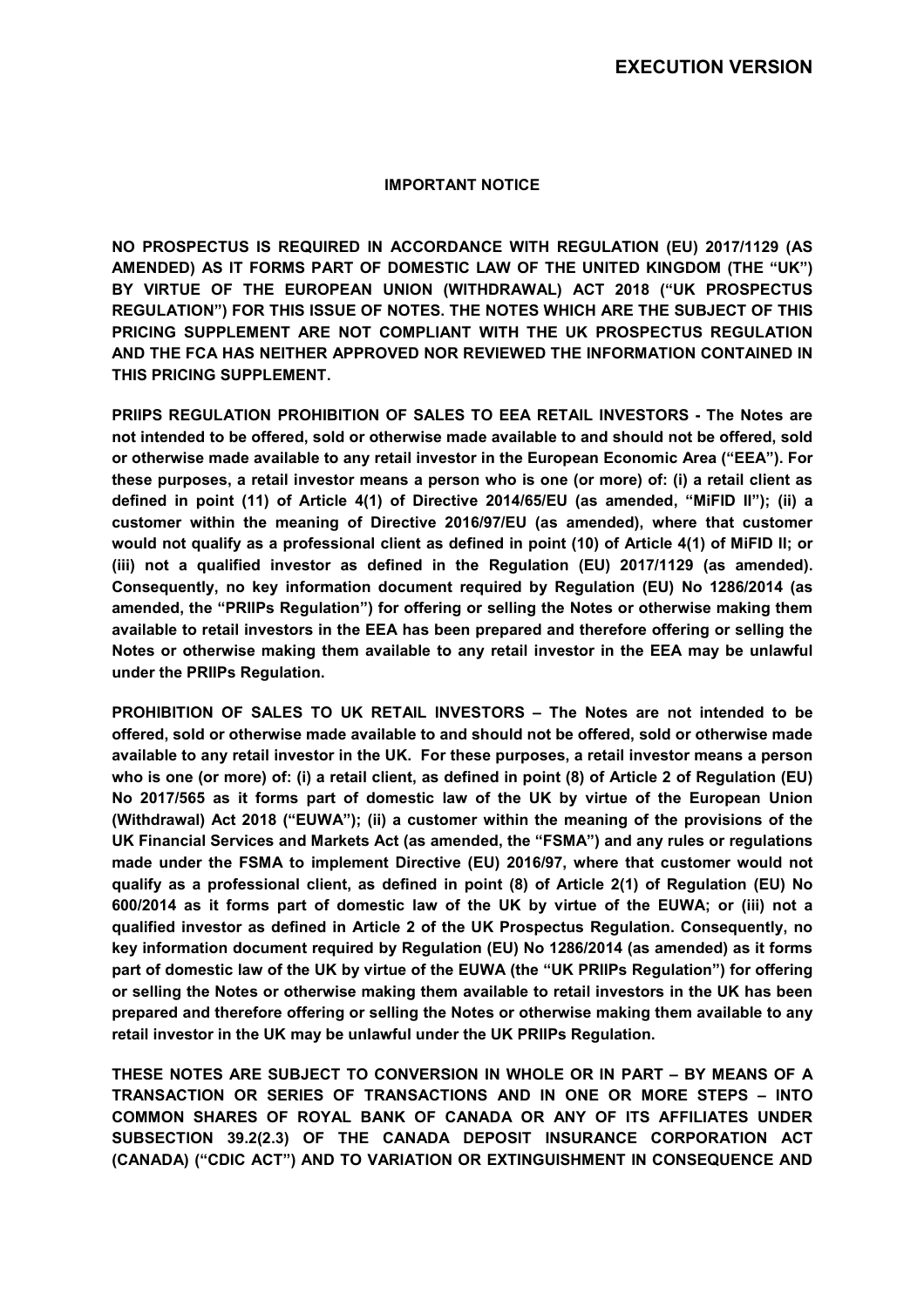**SUBJECT TO THE APPLICATION OF THE LAWS OF THE PROVINCE OF ONTARIO AND THE FEDERAL LAWS OF CANADA APPLICABLE THEREIN IN RESPECT OF THE OPERATION OF THE CDIC ACT WITH RESPECT TO THE NOTES.** 

**Pricing Supplement dated April 29, 2022** 



**ROYAL BANK OF CANADA**  (*a Canadian chartered bank*) (the "**Issuer**") Legal Entity Identifier (LEI): ES7IP3U3RHIGC71XBU11

Issue of CHF 150,000,000 1.450% Senior Notes due May 4, 2027 issued pursuant to the Base Prospectus as part of the Programme for the Issue of Securities

# **PART A – CONTRACTUAL TERMS**

Any person making or intending to make an offer of the Notes in the EEA or the UK may only do so in circumstances in which no obligation arises for the Issuer or any Dealer to publish a prospectus pursuant to section 85 of the Financial Services and Markets Act 2000 or Regulation (EU) 2017/1129 (as amended) or supplement a prospectus pursuant to Article 23 of the UK Prospectus Regulation or Regulation (EU) 2017/1129 (as amended), in each case, in relation to such offer.

Neither the Issuer nor any Dealer has authorised, nor do they authorise, the making of any offer of Notes in any other circumstances.

This document constitutes the Pricing Supplement of the Notes described herein and must be read in conjunction with the Base Prospectus July 23, 2021 and the supplements to it dated August 31, 2021, January 5, 2022 and February 25, 2022 which together constitute the Base Prospectus (the "**Base Prospectus**"). Full information on the Issuer and the offer of the Notes is only available on the basis of the combination of this Pricing Supplement, the Base Prospectus and the prospectus dated April 29, 2022 prepared by the Issuer for listing of the Notes on the SIX Swiss Exchange (the "**Swiss Prospectus**"). Copies of the Base Prospectus and the Swiss Prospectus are available from Credit Suisse AG, Uetlibergstrasse 231, 8070 Zurich, Switzerland or can be ordered by telephone at +41 44 333 31 60 or by email to newissues.fixedincome@credit-suisse.com.

Terms used herein shall be deemed to be defined as such for the purposes of the Conditions (the "**Conditions**") set forth in the Base Prospectus.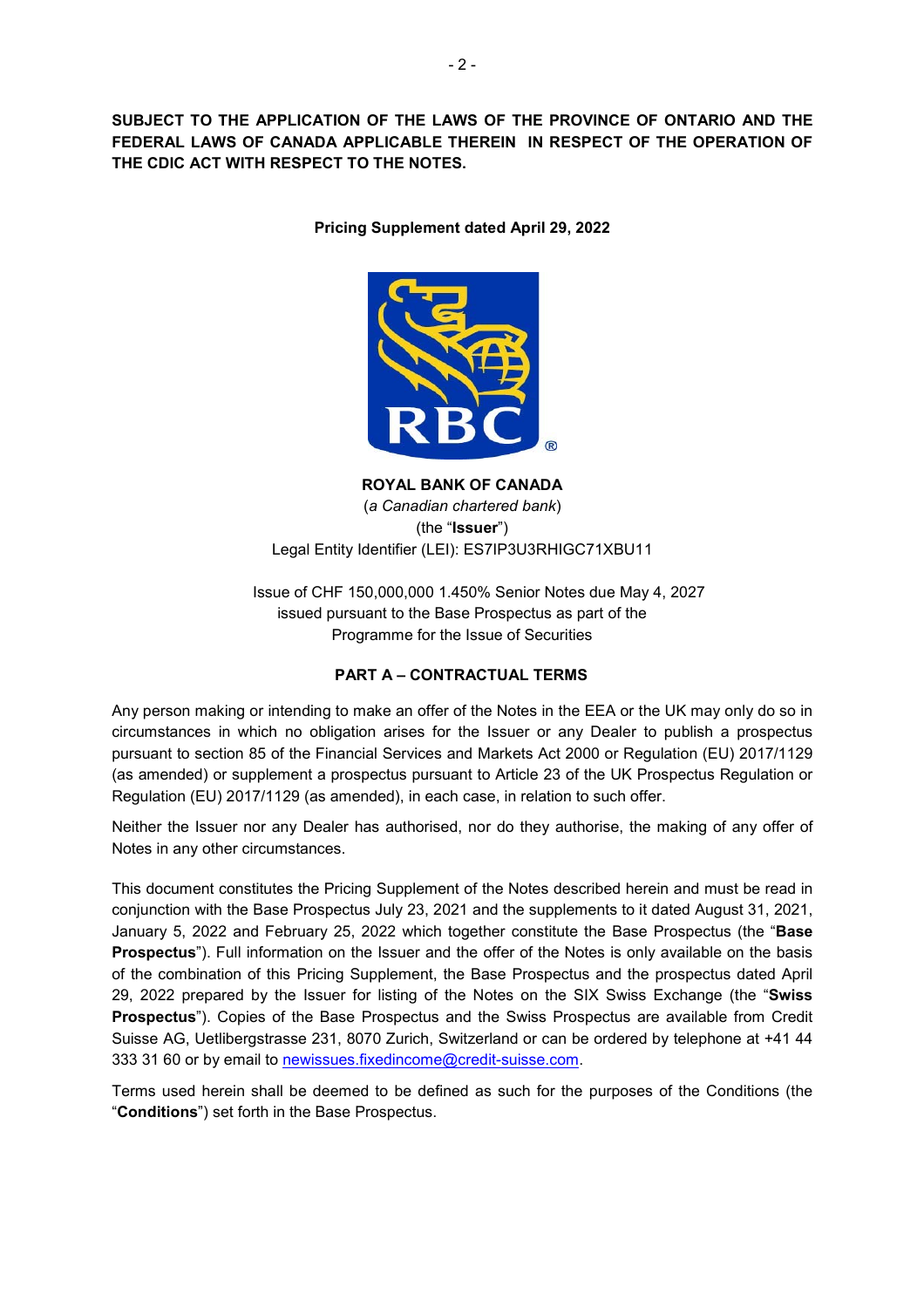| 1.        | (i)                                                           | Series Number:                                            | CHF2021-3                                                                                                                  |
|-----------|---------------------------------------------------------------|-----------------------------------------------------------|----------------------------------------------------------------------------------------------------------------------------|
|           | (ii)                                                          | Tranche Number:                                           | $\mathbf 1$                                                                                                                |
|           | (iii)                                                         | Date on which the Notes become<br>fungible:               | Not Applicable                                                                                                             |
| 2.        | <b>Specified Currency or Currencies:</b><br>(Condition 1.11)  |                                                           | Swiss Francs ("CHF")                                                                                                       |
| 3.        | Aggregate Principal Amount:                                   |                                                           |                                                                                                                            |
|           | (i)                                                           | Series:                                                   | CHF 150,000,000                                                                                                            |
|           | (ii)                                                          | Tranche:                                                  | CHF 150,000,000                                                                                                            |
| 4.        |                                                               | <b>Issue Price:</b>                                       | 100.000 per cent. of the Aggregate Principal Amount                                                                        |
| 5.        |                                                               | (a) Specified Denominations:<br>(Condition 1.08 or 1.09)  | CHF 5,000 and multiples thereof                                                                                            |
|           | (b)                                                           | <b>Calculation Amount:</b>                                | CHF 5,000                                                                                                                  |
|           | (c)                                                           | Minimum Trading Size:                                     | Applicable: CHF 5,000                                                                                                      |
| 6.        | (i)                                                           | <b>Issue Date:</b>                                        | May 4, 2022                                                                                                                |
|           | (ii)                                                          | Interest Commencement Date                                | <b>Issue Date</b>                                                                                                          |
|           | (iii)                                                         | <b>Trade Date</b>                                         | April 13, 2022                                                                                                             |
| 7.        | <b>Maturity Date:</b>                                         |                                                           | May 4, 2027                                                                                                                |
| 8.        | Interest Basis:                                               |                                                           | 1.450 per cent. Fixed Rate                                                                                                 |
| 9.        | <b>Redemption/Payment Basis:</b>                              |                                                           | Subject to any purchase and cancellation or early<br>redemption, the Notes will be redeemed on the<br>Maturity Date at par |
|           | 10. Change of Interest Basis / Redemption /<br>Payment Basis: |                                                           | Not Applicable                                                                                                             |
| 11.       | Put Option/ Call Option:                                      |                                                           | Not Applicable                                                                                                             |
| 12. $(i)$ |                                                               | Date of Board approval for issuance of<br>Notes obtained: | Not Applicable                                                                                                             |
|           | (ii)                                                          | Status of the Notes:                                      | <b>Senior Notes</b>                                                                                                        |
|           | 13. Bail-inable Notes:                                        |                                                           | Yes                                                                                                                        |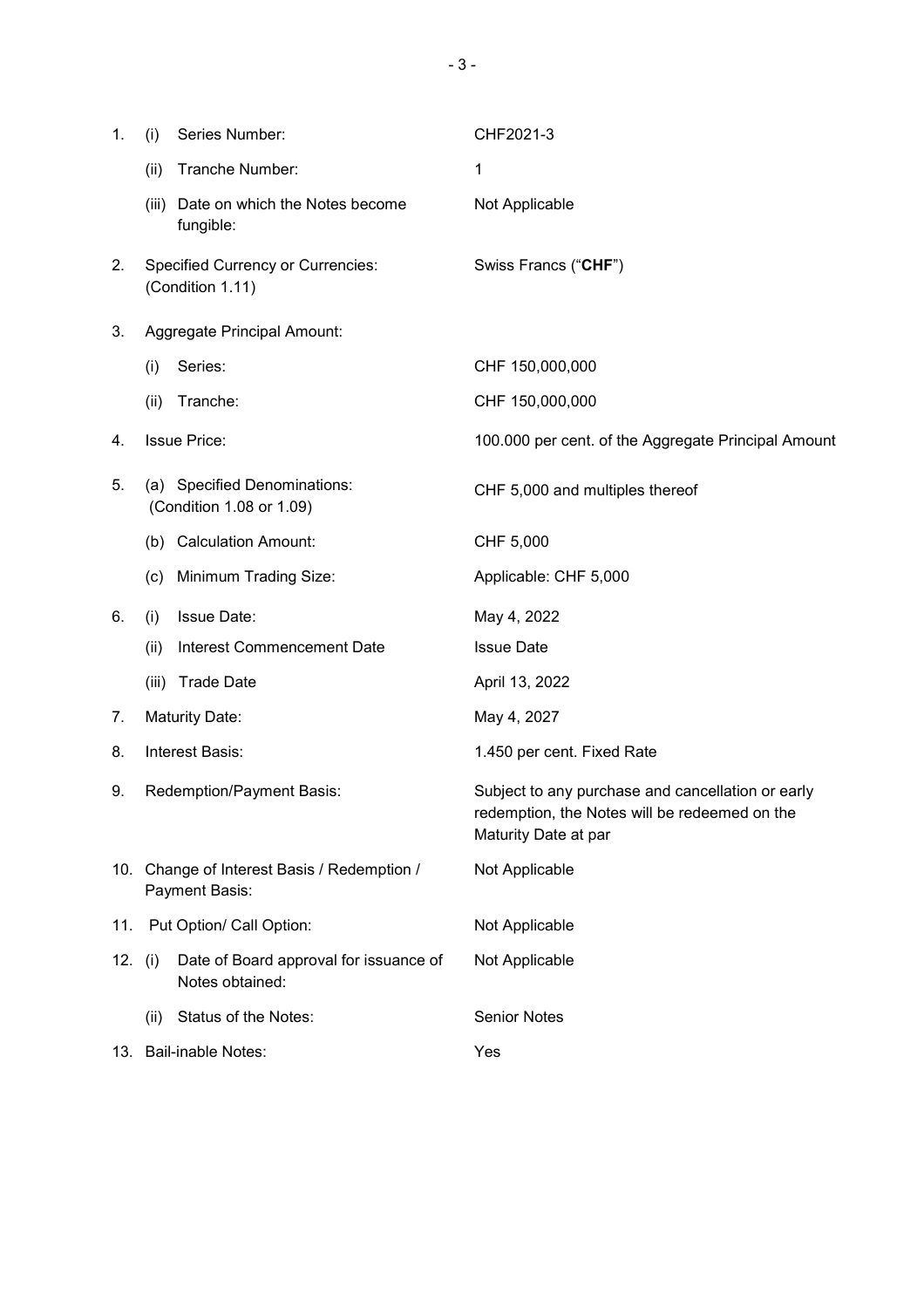# **PROVISIONS RELATING TO INTEREST (IF ANY) PAYABLE**

| 14. Fixed Rate Note Provisions<br>(Condition 5.02 and 5.02a) |                                                                                               | Applicable                                                                                                                                                                                                            |
|--------------------------------------------------------------|-----------------------------------------------------------------------------------------------|-----------------------------------------------------------------------------------------------------------------------------------------------------------------------------------------------------------------------|
| (i)                                                          | Rate(s) of Interest:                                                                          | 1.450 per cent. per annum payable annually in arrear<br>in each Interest Payment Date                                                                                                                                 |
| (ii)                                                         | Interest Payment Date(s):                                                                     | May 4 in each year, commencing May 4, 2023, up to<br>and including the Maturity Date, adjusted for payment<br>day purposes only in accordance with the Business<br>Day Convention specified in paragraph 14(iv) below |
| (iii)                                                        | <b>Adjusted Interest Periods:</b>                                                             | Not Applicable                                                                                                                                                                                                        |
|                                                              | (iv) Business Day Convention:                                                                 | Not Applicable                                                                                                                                                                                                        |
| (V)                                                          | Business Centre(s):                                                                           | Not Applicable                                                                                                                                                                                                        |
|                                                              | (vi) Fixed Coupon Amount:                                                                     | CHF 72.50 per Calculation Amount                                                                                                                                                                                      |
|                                                              | (vii) Broken Amount(s):                                                                       | Not Applicable                                                                                                                                                                                                        |
|                                                              | (viii) Day Count Fraction:                                                                    | 30/360                                                                                                                                                                                                                |
|                                                              | (ix) Determination Dates:                                                                     | Not Applicable                                                                                                                                                                                                        |
| (x)                                                          | Default Rate:                                                                                 | As set out in Condition 5.04                                                                                                                                                                                          |
|                                                              | (xi) Calculation Agent:                                                                       | Not Applicable                                                                                                                                                                                                        |
|                                                              | (xii) Fixed Rate Resettable Note Provisions<br>(Condition 5.02b)                              | Not Applicable                                                                                                                                                                                                        |
|                                                              | (xiii) Other terms relating to the method of<br>calculating interest for Fixed Rate<br>Notes: | Not Applicable                                                                                                                                                                                                        |
|                                                              | 15. Floating Rate Note Provisions<br>(Condition 5.03)                                         | Not Applicable                                                                                                                                                                                                        |
|                                                              | 16. Zero Coupon Note Provisions                                                               | Not Applicable                                                                                                                                                                                                        |
|                                                              | PROVISIONS RELATING TO REDEMPTION                                                             |                                                                                                                                                                                                                       |
| 17. Call Option<br>(Condition 6.03)                          |                                                                                               | Not Applicable                                                                                                                                                                                                        |
|                                                              | 18. Put Option<br>(Condition 6.06)                                                            | Not Applicable                                                                                                                                                                                                        |
|                                                              | 19. Final Redemption Amount of each Note                                                      | CHF 5,000 per Calculation Amount                                                                                                                                                                                      |
|                                                              | 20. Bail-inable Notes - TLAC Disqualification<br><b>Event Call</b>                            | Not Applicable                                                                                                                                                                                                        |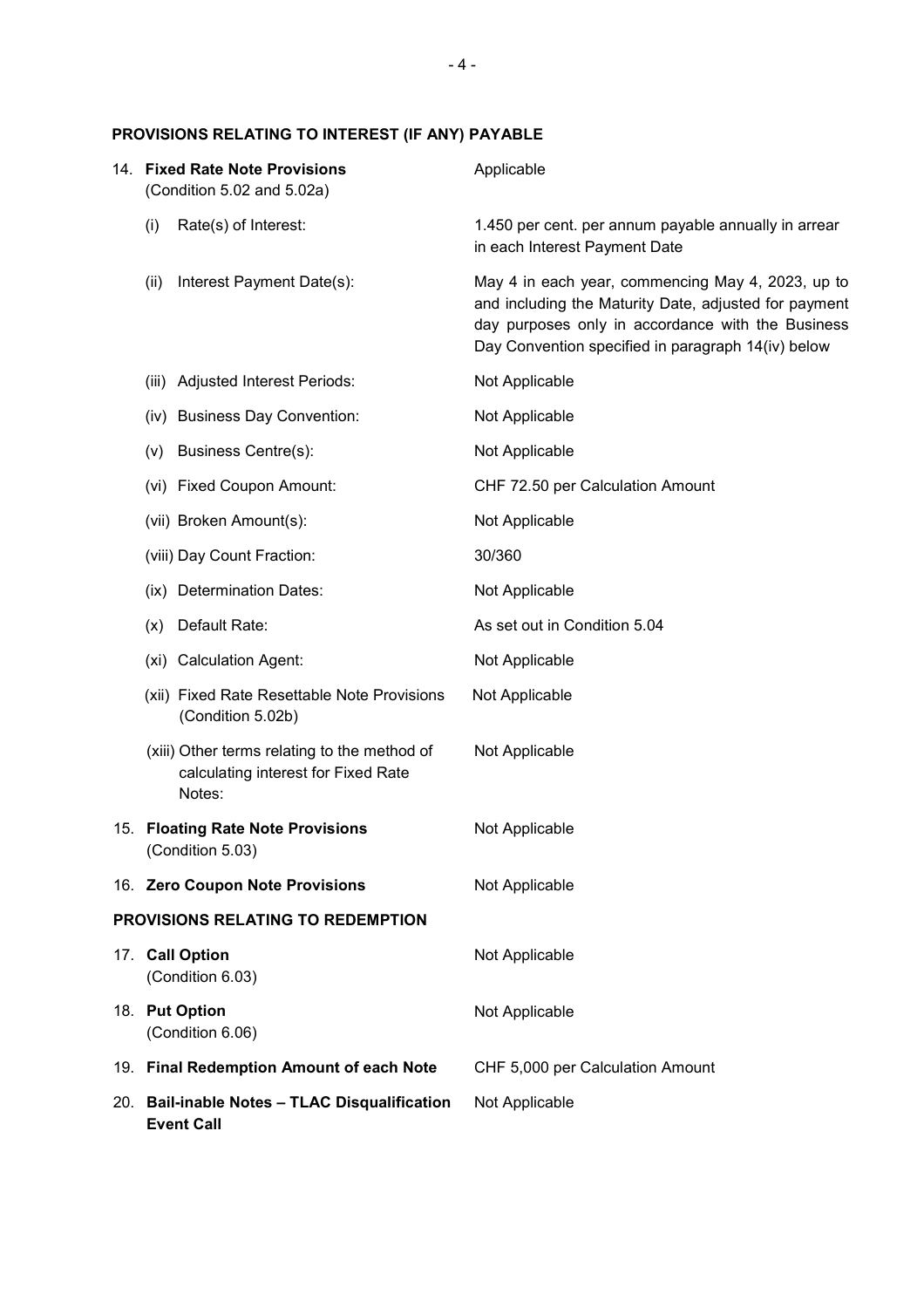#### 21. **Early Redemption Amount of each Note**

- (i) Early Redemption Amount(s) payable on redemption for taxation reasons or on event of default or other early redemption and/or the method of calculating the same:
- (ii) Early Redemption Amount includes amount in respect of accrued interest:
- 22. **Provisions relating to the NVCC Automatic Conversion**  (Condition 8)

CHF 5,000 per Calculation Amount

No: together with the Early Redemption Amount, accrued interest shall also be paid

Not Applicable: the Notes are not Subordinated Notes

#### **GENERAL PROVISIONS APPLICABLE TO THE NOTES**

23. (i) Form of Notes: Bearer Notes

The Notes will be issued in the form of a Permanent Global Note and, upon registration in the records of the Intermediary (as defined below) will constitute intermediated securities ("**Intermediated Securities**") in accordance with Article 6 of the Swiss Federal Intermediated Securities Act (the "**FISA**"). The Intermediated Securities will be created by (i) the deposit of the Permanent Global Note with SIX SIS Ltd ("**SIS**", which expression shall include any other clearing institution recognised by the SIX Swiss Exchange), acting as intermediary as defined in Article 4 of the FISA (the "**Intermediary**") and (ii) SIS, acting as Intermediary, crediting the respective rights to securities accounts of the relevant participants with SIS in accordance with Articles 4 and 6 of the FISA.

Each Holder (as defined below) shall have a quotal co-ownership interest (*Miteigentumsanteil*) in the Permanent Global Note to the extent of its claim against the Issuer, provided that for so long as the Permanent Global Note remains deposited with the Intermediary, the co-ownership interest shall be suspended and the Notes may only be transferred or otherwise disposed of in accordance with the provisions of the FISA, i.e., by the entry of the transferred Notes in a securities account of the transferee.

In respect of Notes represented by a Permanent Global Note, neither the Issuer nor the Holders of such Notes shall at any time have the right to effect or demand the conversion of the Permanent Global Note into, or the delivery of, uncertificated notes or Notes in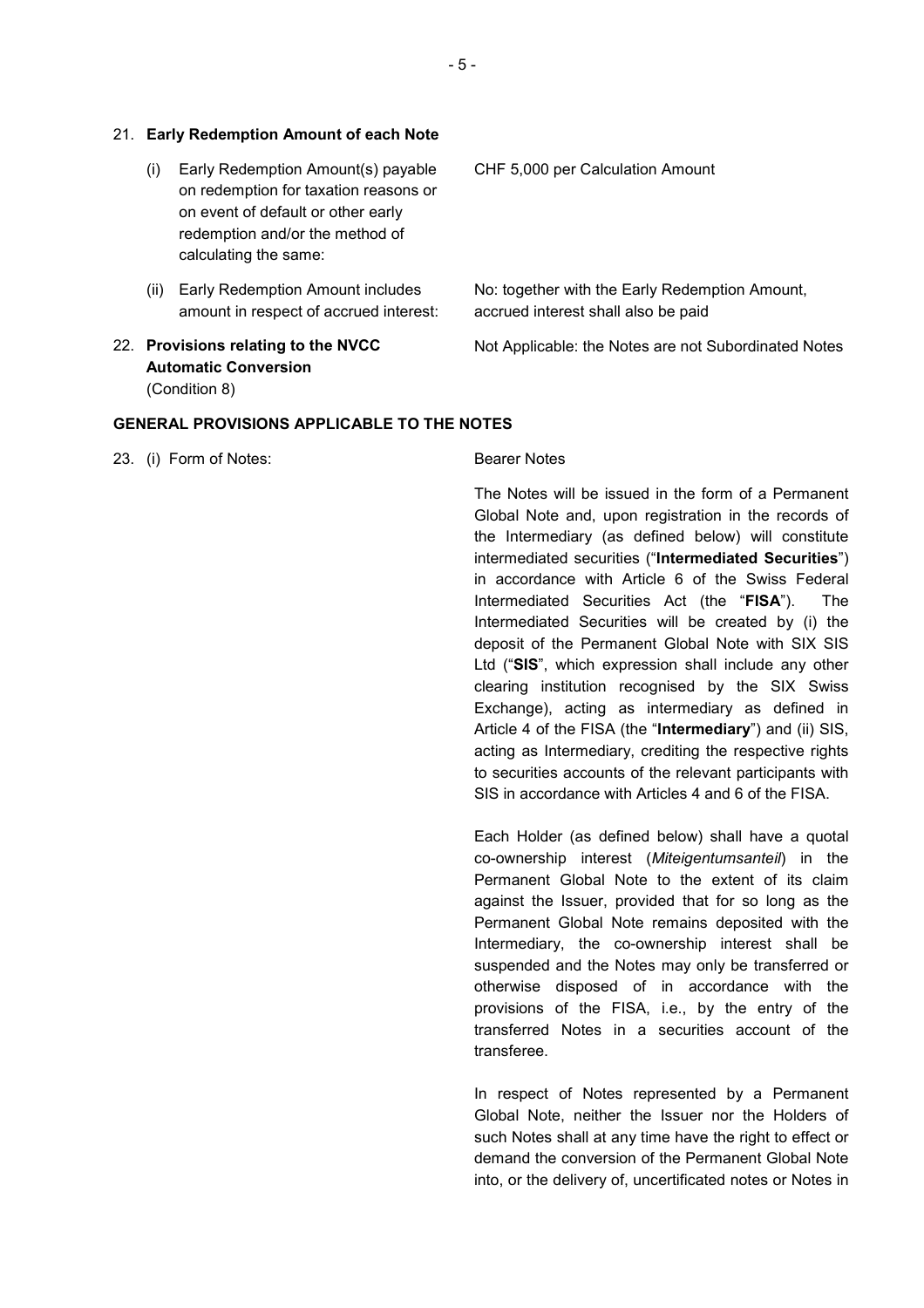definitive form. Such Notes in definitive form may only be issued and printed and (notwithstanding such Notes being Bearer Notes prior to such conversion) may only be issued and printed in definitive registered form if the Swiss Paying Agent deems the printing of definitive notes to be necessary or desirable for the enforcement of obligations under the Notes, including, without limitation, if, under Swiss or any applicable foreign law, the enforcement of obligations under the Notes can only be assured by means of definitive notes. In such circumstances the Swiss Paying Agent may, upon consultation with the Issuer, arrange for the issue of such definitive notes, cause such definitive notes to be executed, authenticated and delivered as soon as practicable (and in any event within ninety days of the Swiss Paying Agent's decision to print definitive Notes) and delivery, free of charge, to SIS for the relevant Holders, against cancellation of the Notes in the Holder's securities account.

If definitive Notes in registered form are issued in respect of any Notes, the Swiss Paying Agent and the Issuer will each maintain a register of the Holders to which such definitive notes in registered form have been issued (the "**Swiss Register**"). Transfer, redemption, settlement and other mechanics (including, without limitation, any necessary technical changes required to the Terms and Conditions) related to any Notes issued in definitive registered form in exchange for Notes represented by a Permanent Global Note shall be as determined by the Issuer in consultation with the Swiss Paying Agent.

| 24. Financial Centre(s) or other special provisions  Zurich, New York and Toronto<br>relating to payment dates: |                            |
|-----------------------------------------------------------------------------------------------------------------|----------------------------|
| 25. Relevant Renminbi Settlement Centre:                                                                        | Not Applicable             |
| 26. Calculation Agent for purposes of Condition<br>10.16 (if other than Issuing and Paying<br>Agent):           | Not Applicable             |
| 27. Name and address of RMB Rate Calculation<br>Agent (for purposes of Condition 10.17):                        | Not Applicable             |
| 28. Branch of Account:                                                                                          | Main branch in Toronto     |
| 29. Unmatured Coupons missing upon Early<br>Redemption:                                                         | Condition 10.06(i) applies |

(ii) New Global Note: No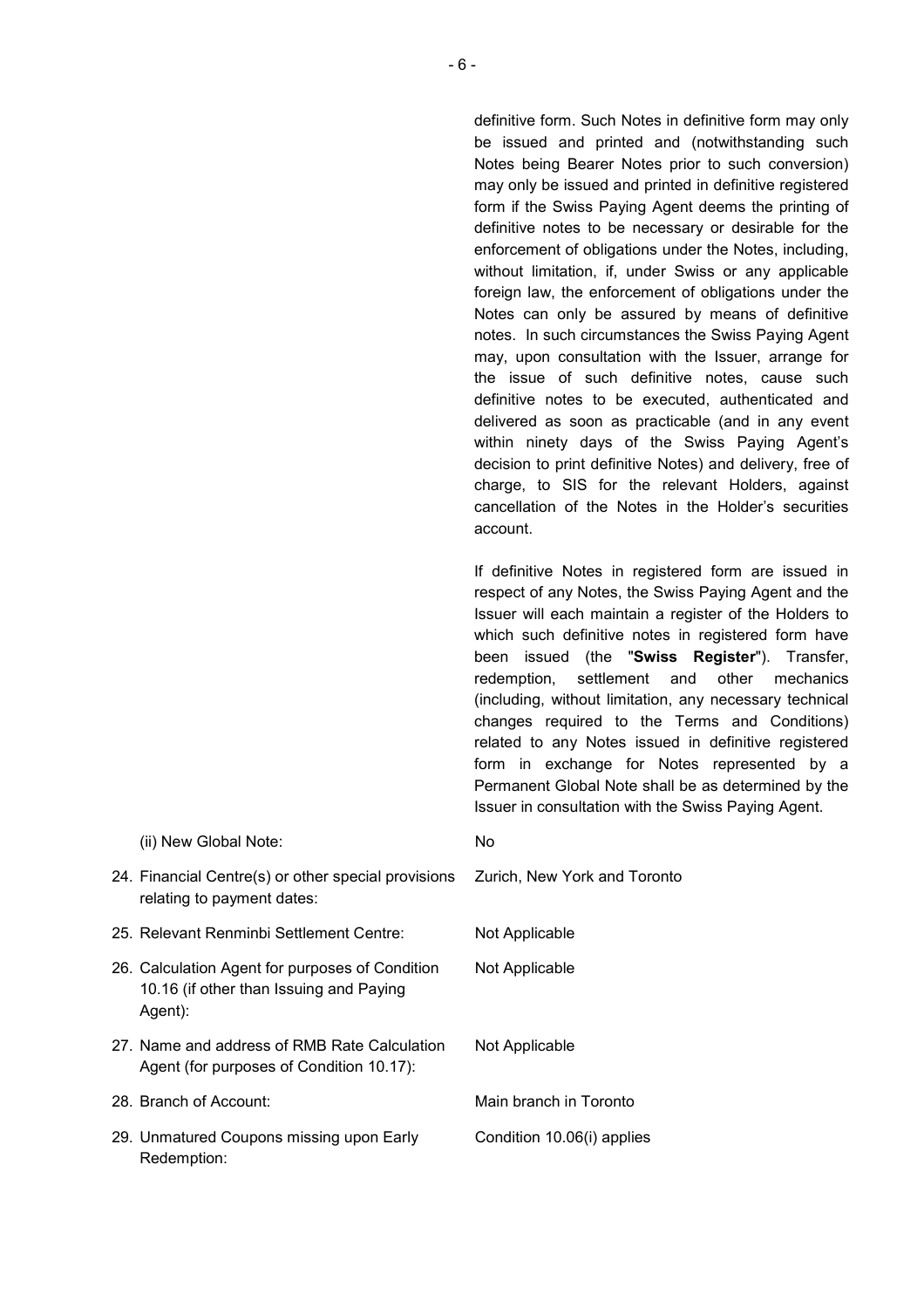| 30. Talons for future Coupons to be attached to<br>Definitive Notes (Condition 1.06) | No.                                                                                                            |
|--------------------------------------------------------------------------------------|----------------------------------------------------------------------------------------------------------------|
| 31. Redenomination, renominalisation and<br>reconventioning provisions:              | Not Applicable                                                                                                 |
| 32. Consolidation provisions:                                                        | Not Applicable                                                                                                 |
| 33. Alternative Currency Payment:                                                    | Not Applicable                                                                                                 |
| 34. Other final terms:                                                               | The first paragraph of the Terms and<br>(A)(i)<br>Conditions of the Notes is supplemented by the<br>following: |

The Notes are issued pursuant to and in accordance with the Issuing and Paying Agency Agreement (as amended and supplemented by the Supplemental Agency Agreement (as further amended, supplemented, restated or replaced, the "**Supplemental Agency Agreement**") dated April 29, 2022 and made between the Issuer, Credit Suisse AG (the "**Swiss Paying Agent**") and the other parties named therein). Any reference in the Terms and Conditions of the Notes to "Issuing and Paying Agency Agreement" shall be deemed to include, where the context so admits, reference to the Issuing and Paying Agency Agreement as amended and supplemented by the Supplemental Agency Agreement. Copies of the Issuing and Paying Agency Agreement and the Supplemental Agency Agreement are available for inspection during normal business hours at the specified office of the Swiss Paying Agent. All persons from time to time entitled to the benefit of obligations under the Notes shall be deemed to have notice of, and shall be bound by, all other provisions of the Issuing and Paying Agency Agreement as amended and supplemented by the Supplemental Agency Agreement.

 (ii) All references in the Terms and Conditions of the Notes to the "Paying Agents" or the "Issuing and Paying Agent" shall for the purposes of the Notes be deemed to be reference to the "Swiss Paying Agent" where the context so permits.

 (B) Condition 2.04 should be replaced by the following:

"2.04 In respect of the Notes, title to Intermediated Securities is construed and will pass in accordance with the applicable Swiss legislation (in particular the FISA), rules and regulations applicable to and/or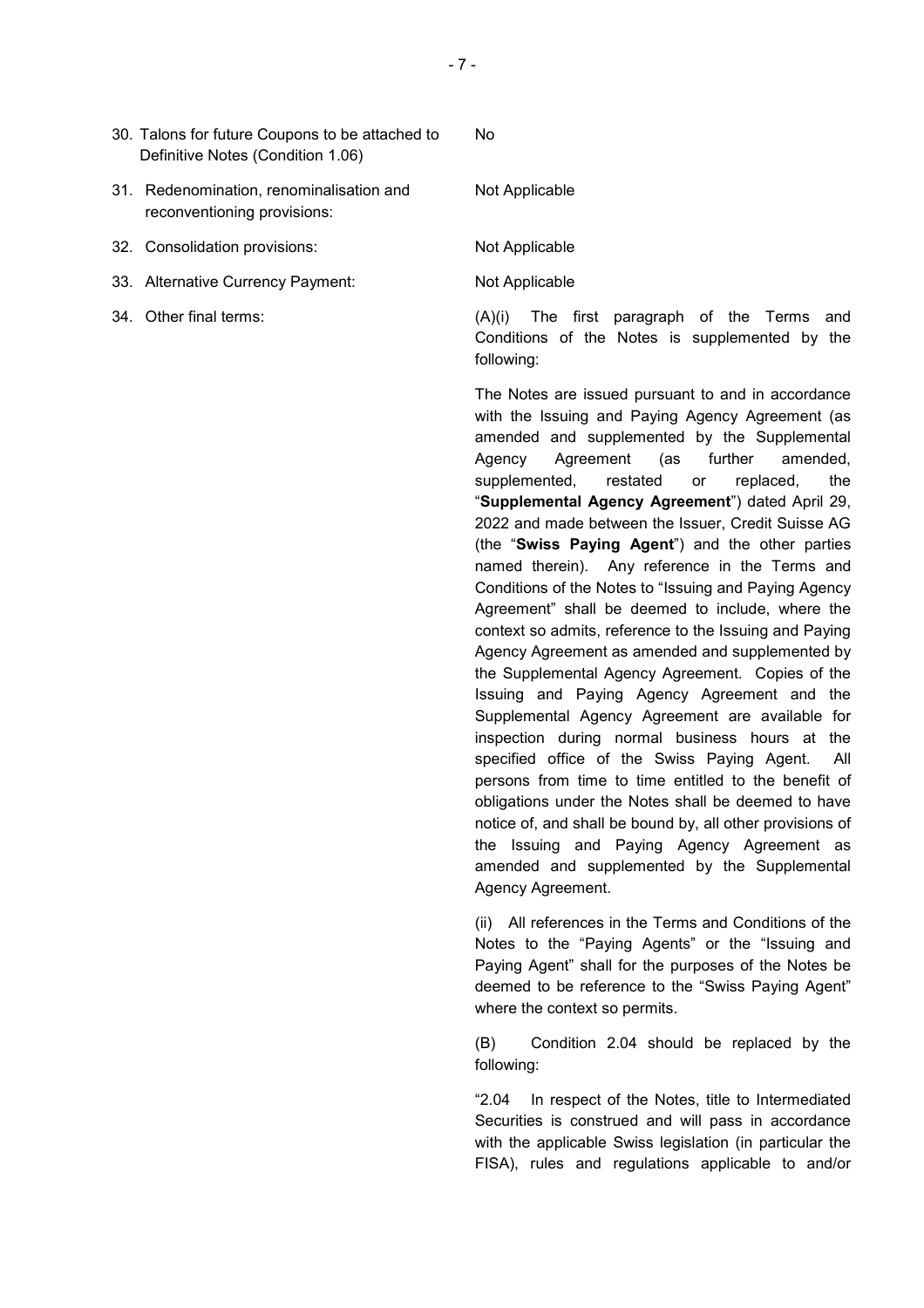issued by SIX SIS Ltd, acting as Intermediary, and any other intermediary, if any, that are in force and effect from time to time (the "**Rules**"). Accordingly, reference to the "**Holders**" of Intermediated Securities herein means any person recognised as a holder of the Intermediated Securities pursuant to the Rules.

Notwithstanding the above and anything contrary herein, the Issuer shall make all payments due to the Holders under the Notes to the Swiss Paying Agent and, upon receipt by the Swiss Paying Agent of the due and punctual payment of such funds in Switzerland, the Issuer shall be discharged from its obligations to the Holders under such Notes to the extent that such funds have been received by the Swiss Paying Agent as of such date.

In respect of Notes that are Registered Notes in definitive form, title to such Notes shall pass by registration in the Swiss Register."

 (C) Condition 10 should be deemed to be amended to reflect that Payments in respect of the Notes in the form of Intermediated Securities will be made to Holders on the due date for such payment, subject to Condition 2.04 above and in accordance with the rules and procedures applied by SIS from time to time.

Payments in respect of Notes in definitive registered form will be made in accordance with Condition 10.09, 10.10(ii) and 10.11 with all references to "Registrar", "Euroclear and Clearstream, Luxembourg" and "register" being read as reference to the "Swiss Paying Agent", "SIS" and the "Swiss Register" respectively.

 (D) Condition 15 shall be supplemented by the addition of the following condition 15.04:

"15.04 All notices regarding the Notes listed on the SIX Swiss Exchange to be made to Holders will be additionally given through the online information system of the SIX Swiss Exchange, by publishing on SIX Swiss Exchange's website as provided for in the rules of the SIX Swiss Exchange or as otherwise provided in such rules as amended from time to time. The SIX Swiss Exchange's designated website is:

https://www.six-group.com/en/products-services/theswiss-stock-exchange/market-data/news-tools/officialnotices.html"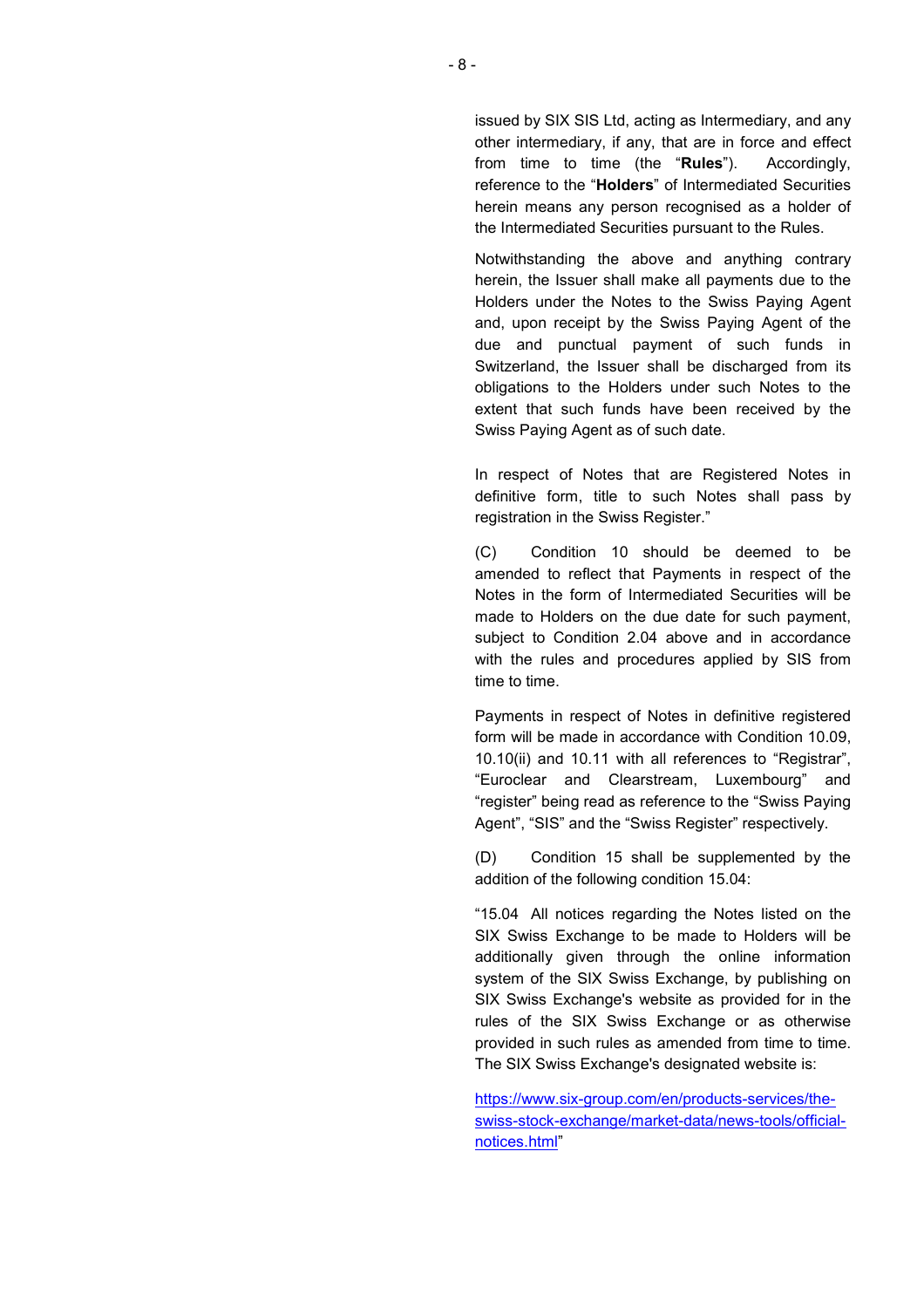(E) The following is added to Condition 21:

"Ontario courts have non-exclusive jurisdiction in the event of litigation in respect of the Notes."

#### **Purpose of Pricing Supplement**

This Pricing Supplement comprises the final terms for issue and admission to trading on the SIX Swiss Exchange of the Notes described herein issued under the Base Prospectus pursuant to the Programme for the Issuance of Securities of Royal Bank of Canada.

Signed on behalf of the Issuer:

By:  $\overline{\phantom{0}}$ 

Duly authorised

By:

Duly authorised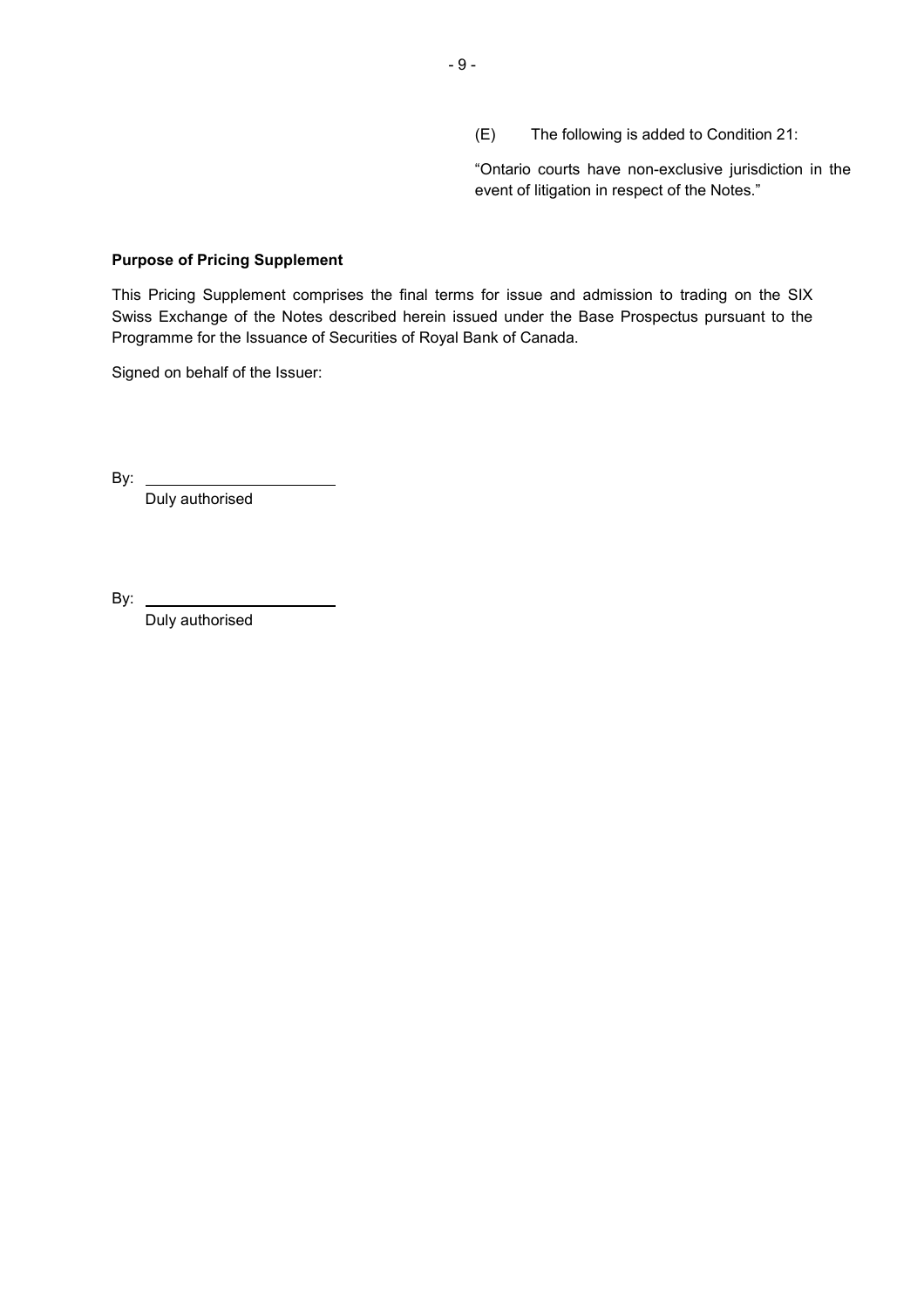#### **PART B – OTHER INFORMATION**

#### **1. LISTING AND ADMISSION TO TRADING**

 Application will be made by the Issuer (or on its behalf) for the Notes to be listed in accordance with the Standard for Bonds on the SIX Swiss Exchange.

The Notes have been admitted to trading on the SIX Swiss Exchange with effect from May 2, 2022. The last trading day of the Notes will be two business days prior to redemption of the Notes.

#### **2. RATINGS**

Ratings: Ratings: Ratings: Ratings: Ratings: Ratings: Ratings: Ratings: Ratings: Ratings: Ratings: Ratings: Ratings: Ratings: Ratings: Ratings: Ratings: Ratings: Ratings: Ratings: Ratings: Ratings: Ratings: Ratings: Rating

Moody's Canada: A1

S&P Canada: A

Fitch: AA-.

# **3. OPERATIONAL INFORMATION**

| (i)  | ISIN:                                                                                                             | CH1179534974                      |
|------|-------------------------------------------------------------------------------------------------------------------|-----------------------------------|
| (ii) | Common Code:                                                                                                      | 247141642                         |
|      | $(iii)$ CFI:                                                                                                      | Not Applicable                    |
|      | $(iv)$ FISN:                                                                                                      | Not Applicable                    |
|      | (v) WKN or any other relevant codes:                                                                              | Not Applicable                    |
|      | (vi) Any clearing system(s) other than SIX SIS Ltd                                                                |                                   |
|      | Euroclear<br>Bank<br>SA/NV<br>and<br>Banking S.A.,<br>their<br>Clearstream<br>addresses<br>the<br>relevant<br>and | (Swiss Security Number 117953497) |
|      | identification number(s):                                                                                         |                                   |

and Transfer Agents (if any):

(viii) Names and addresses of additional Paying Agent(s), Registrar

(vii) Delivery: Delivery against payment

The Issuer will at all times maintain a Paying Agent in relation to the Notes having a specified office in Switzerland and will at no time maintain a Paying Agent having a specified office outside Switzerland in relation to the Notes, unless permitted by applicable law.

The Issuer has contractually appointed Credit Suisse AG at the following address and any other offices in Switzerland as the sole Paying Agent for the Notes pursuant to Section 16.04 of the Agency Agreement (as defined in the Conditions):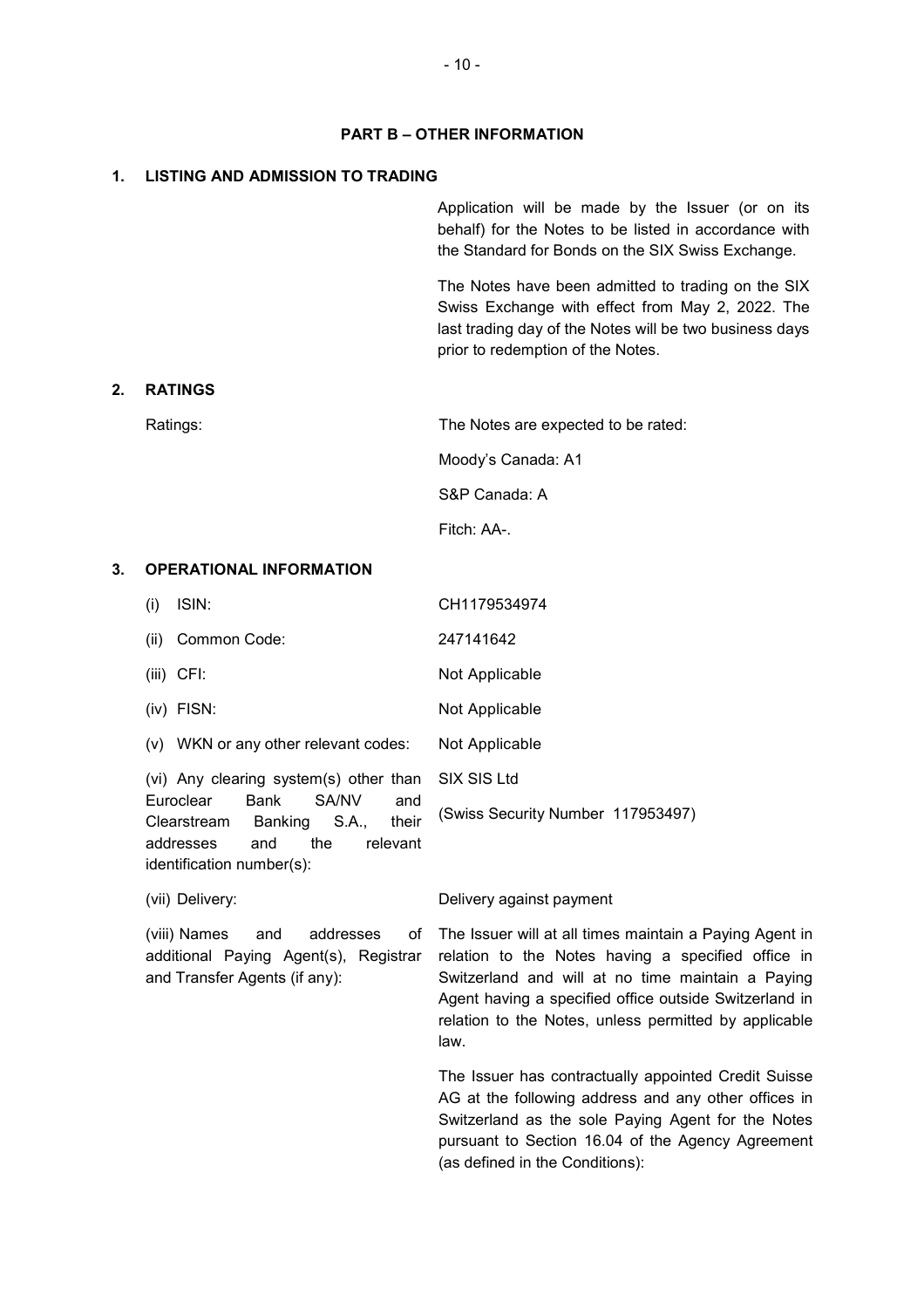# Credit Suisse AG Paradeplatz 8 CH-8001 Zurich **Switzerland**

(ix) Intended to be held in a manner which would allow Eurosystem eligibility: Not Applicable

# **4. DISTRIBUTION**

(i) Method of distribution: Syndicated (ii) If syndicated, name(s) of Manager(s) and underwriting commitments: Credit Suisse AG Underwriting Commitment: CHF 150,000,000 RBC Europe Limited Underwriting Commitment: Nil (together, the "**Joint-Lead Managers**") (iii) Date of Subscription Agreement: April 29, 2022 (iv) Stabilisation Manager(s) (if any): Not Applicable (v) If non-syndicated, the name of relevant Dealer: Not Applicable (vi) Canadian Selling Restrictions: Canadian Sales not Permitted (vii) Prohibition of Sales to Belgian Consumers: Applicable (viii) Prohibition of Sales to EEA Retail Investors: Applicable (ix) Prohibition of Sales to UK Retail Investors: Applicable (x) U.S. Selling Restrictions: Regulation S, Compliance Category 2; TEFRA D Rules apply in accordance with usual Swiss practice. Each of the Joint-Lead Managers covenants that: (i) it has offered and sold and will offer and sell the Notes only in accordance with practices and documentation customary in Switzerland; (ii) it has used and will use reasonable efforts to sell the Notes only in Switzerland; and (iii) it will use reasonable efforts to ensure that more than 80% by value of the Notes will be offered and sold to non-distributors by distributors maintaining an offer in Switzerland ("**distributors**" having the meaning ascribed thereto in the U.S. Internal Revenue Code